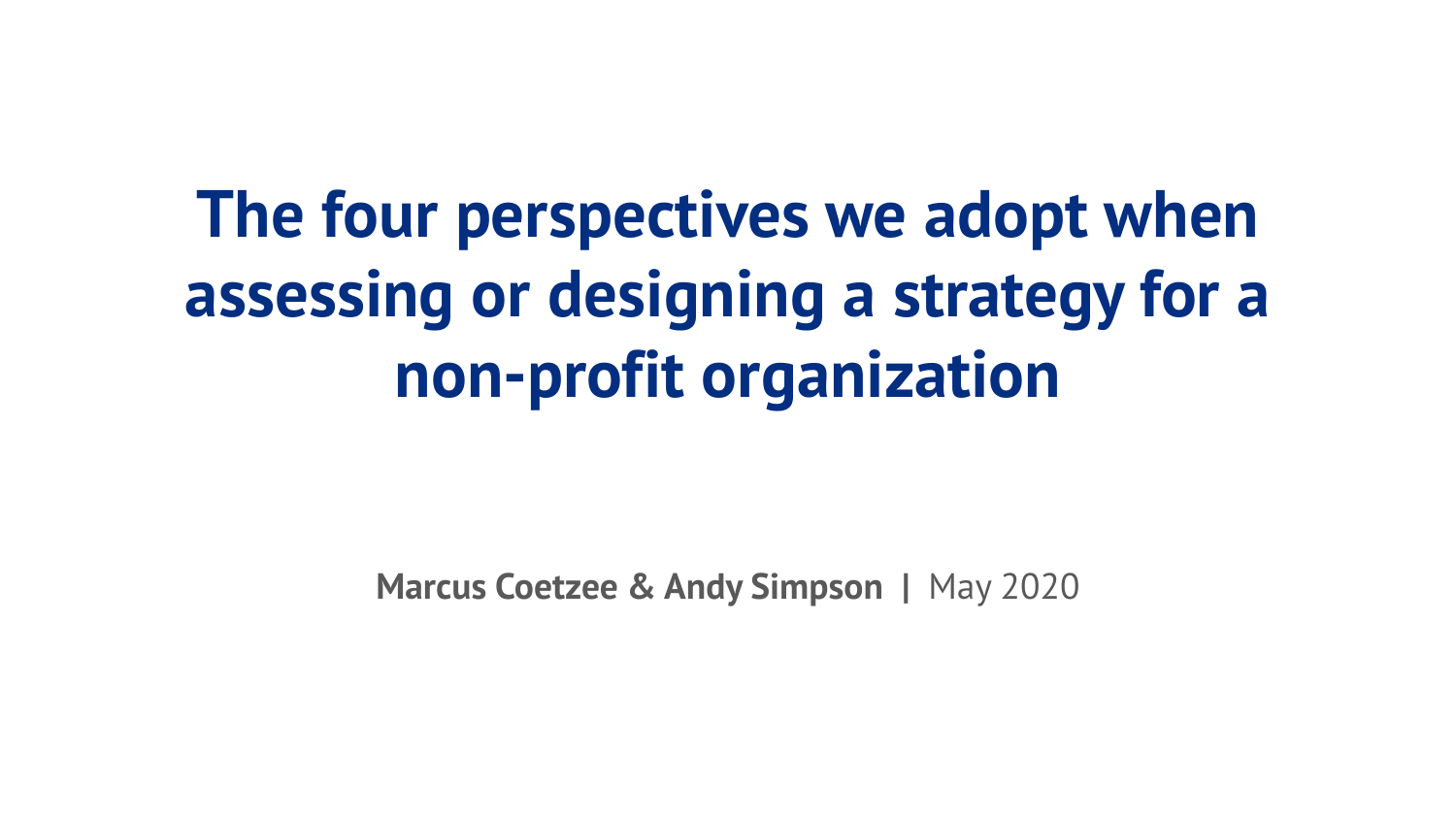### **A Framework for Developing a Strategic Plan**

- The scope of a strategic plan will vary depending on the **size, complexity, and 1 maturity of the organization**.
- An effective strategy will **identify where an organization should focus its resources and <b>efforts** to achieve the greatest impact.
- The strategy should identify **where changes are required** in how the **organization thinks and operates.**
- A strategy will identify the **guiding principles and philosophy** that underpins the organization.
- The process to develop a strategy should be **inclusive of directors, staff, and key 5 stakeholders**.
- A strategy must be **adaptable, dynamic, even organic** – it must accommodate an unpredictable future.
- A strategy must be **high-level** –<br>envisioning and directional.



The strategy's purpose is to **cultivate clarity amongst the leadership team**, which manifests as decisions, action, and impact.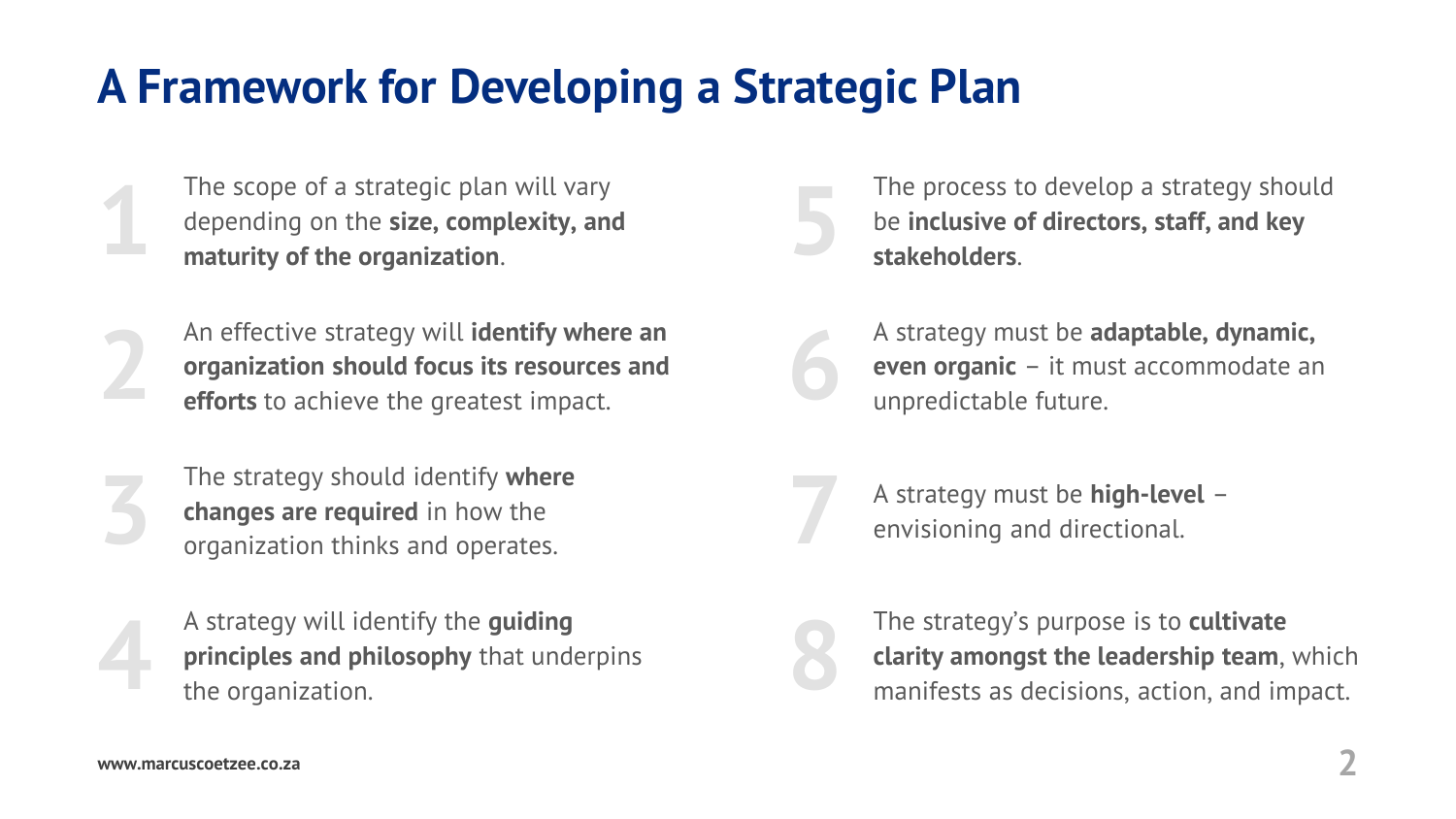## **Perspectives for Non-profits and Social Enterprises**

Strategic plans should include **four interrelated perspectives**:

#### **IMPACT PERSPECTIVE**

#### **MARKET PERSPECTIVE**

This describes how an organization can achieve a meaningful impact on the world.

This is ultimately the purpose of all non-profits and social enterprises.

It requires organizations to clearly define their objectives, and figure out how to achieve this and provide convincing evidence thereof.

This describes how an organization can build its brand and secure the opportunities it needs.

Clear positioning, good branding, and a supporting PR strategy create a platform for selling goods/services, fundraising, and finding good investment opportunities.

The market – customers, competitors, and trends – must also be incorporated.

#### **FINANCIAL PERSPECTIVE**

This describes how an organization can achieve financial sustainability. It requires organizations to make sensible financial decisions and manage risks.

This will mean building reserves, diversifying income streams, maintaining the right relationship between overheads and projects, and costing projects effectively.

#### **CAPABILITY PERSPECTIVE**

This describes how an organization can become more capable (as opposed to just "having capacity").

It requires the right organization design, capabilities, systems, and culture.

It must also have the right legal form(s) and transactions between them.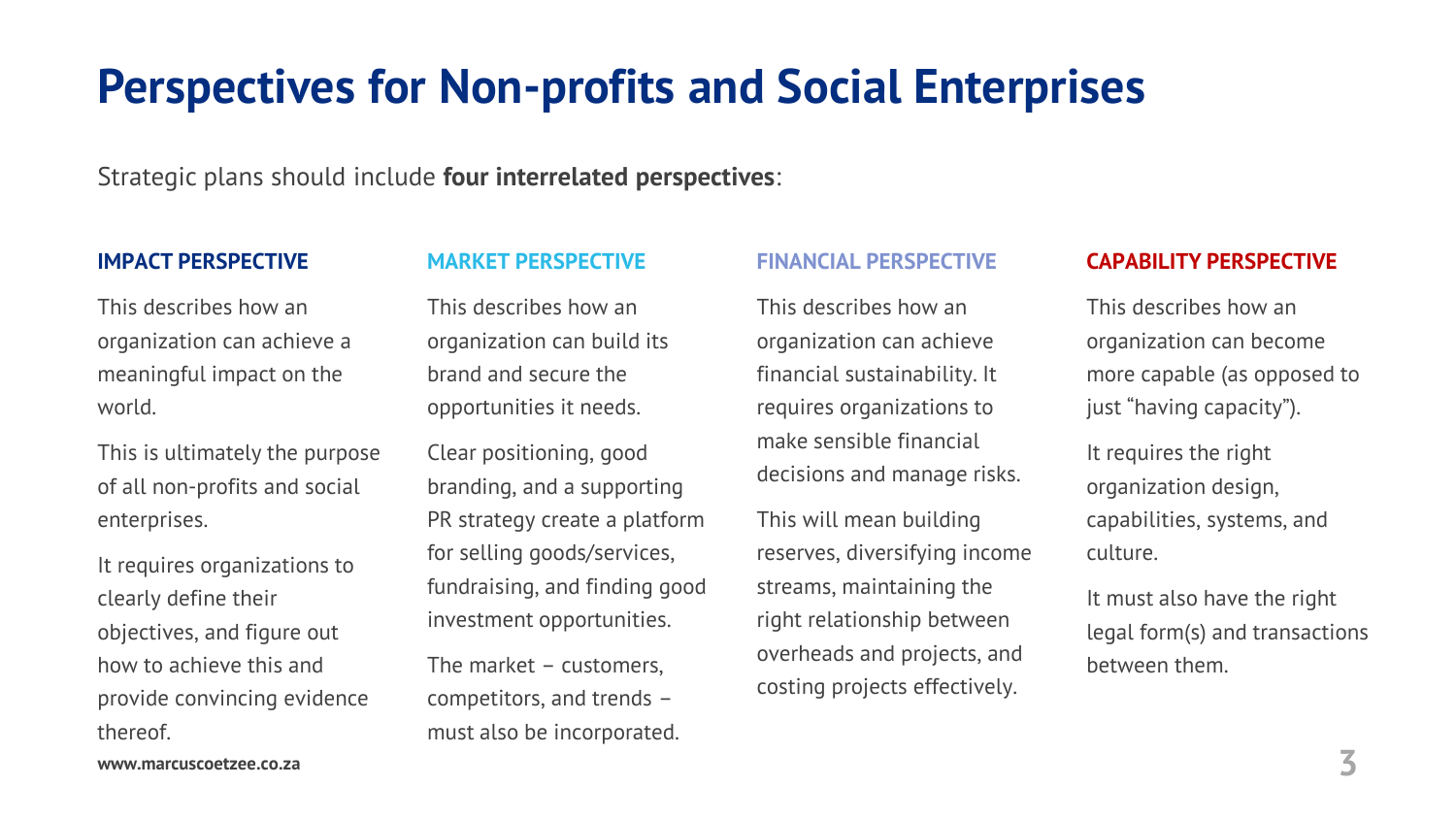#### **FINANCIAL PERSPECTIVE**

Pursue financial sustainability

| <b>Financial Reserves</b>          |  |
|------------------------------------|--|
| <b>Costing Methods</b>             |  |
| <b>Financial Projections</b>       |  |
| <b>Incomes Sources &amp; Types</b> |  |
| <b>Investments &amp; Assets</b>    |  |
| <b>Overhead Allocation</b>         |  |

**Risk Assessment**

#### **MARKET PERSPECTIVE**

Build a brand and pursue opportunities

| <b>Organizational Design</b>                         |
|------------------------------------------------------|
| <b>Legal Structures</b>                              |
| <b>Capabilities</b>                                  |
| <b>Systems</b>                                       |
| <b>Culture</b>                                       |
|                                                      |
| <b>SUSTAINABLE</b><br><b>IMPACT</b>                  |
| Market Assessment: Customers,<br>competitors, trends |
| <b>Brand &amp; Positioning</b>                       |

**PR & Marketing: Strategy and** platforms

### **CAPABILITY PERSPECTIVE**

Build a capable organization

**Philosophy:** Vision, Mission, Paradigm, Values

**Theory of Change**

**Impact Models**

**Delivery Partnerships**

**Programmes**

**Monitoring & Evaluation**

#### **IMPACT PERSPECTIVE**

Achieve a meaningful and ongoing impact